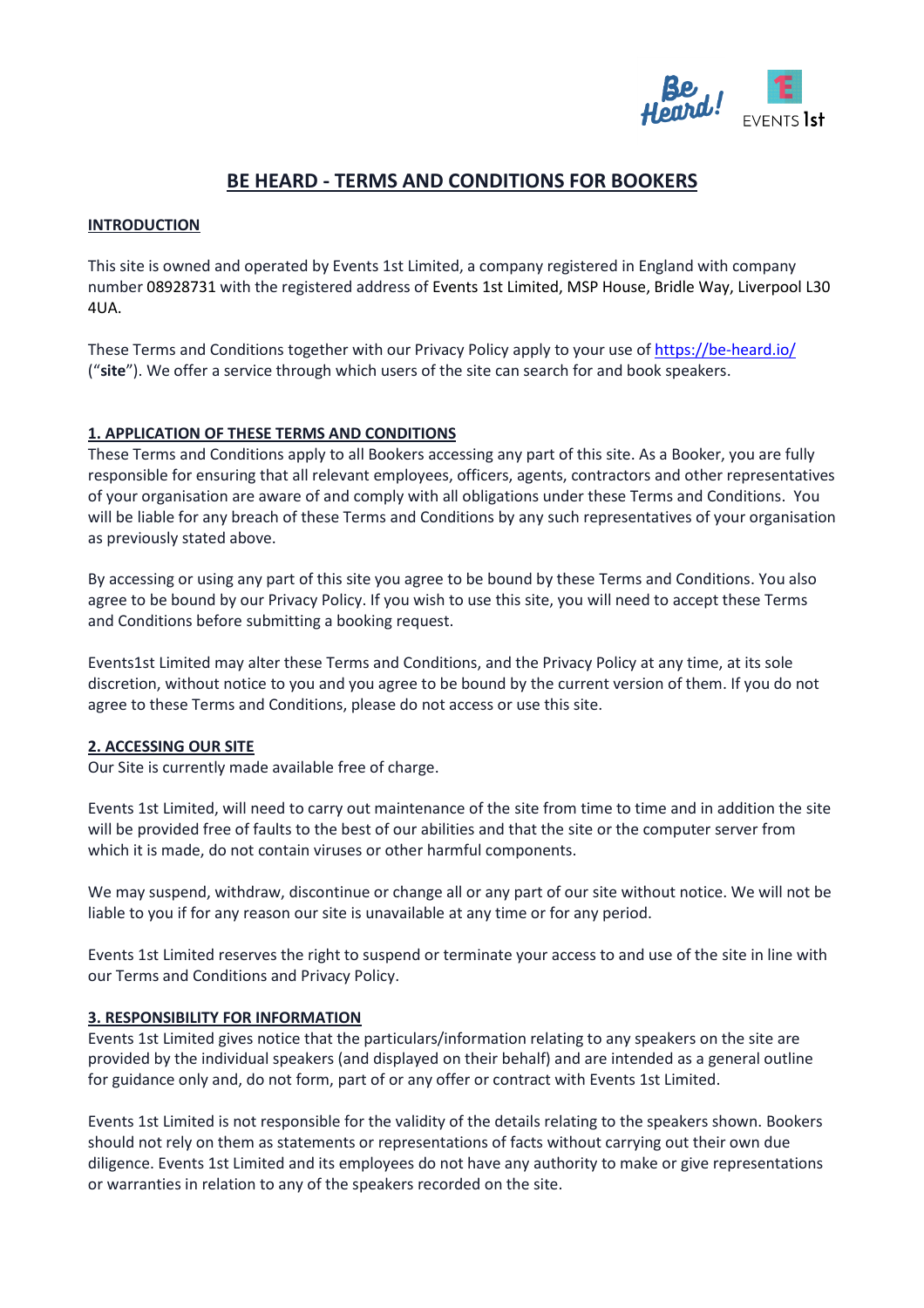

# **4. MAKING A BOOKING**

If you wish to book any of the speakers from the site, you will be required to complete a registration form as detailed on the site. Once completed you will be able to search and browse speakers and view their profiles. Once you have chosen the speaker(s) that fits your criteria, you will have the option of adding them to your favourites or making a request for their contact details. Once the request has been accepted by the speaker, their email and phone number will be provided for your attention, to enable you to make all appropriate arrangements. As a booker, you are fully responsible for ensuring that any information you provide to the speaker is accurate, complete and up to date.

## **5. PAYMENT**

Currently there is no fee or payment required to access the site as a booker for any of the speakers that are identified on the site.

# **6. CANCELLATION OF SPEAKERS**

If you cancel a speaker engagement for any reason, you will be fully responsible to contact the speaker within a reasonable time frame and make any payments that the speaker has incurred up to and including the cancellation date. Events  $1<sup>st</sup>$  Limited has no liability against any expenses incurred by the speaker, neither will Events 1st Limited have any responsibility to make any cancellations on your behalf.

# **7. DISCLAIMER AND LIMITATION OF LIABILITY**

To the fullest extent permitted at law, Events 1st Limited is providing this site and its contents on an "as is" basis and makes no (and expressly disclaims all) representations or warranties of any kind, express or implied, with respect to this site or the information, content, in this site.

Events 1st Limited nor any of its directors, employees or other representatives will be liable for damages arising out of or in connection with the use of this site or the information, content, or anything that occurs from using speakers from the site in any capacity. Events 1st Limited does not limit its liability for fraud or fraudulent misrepresentation with any of the speaker profiles. It also does not limit its liability for death or personal injury to the speaker when visiting bookers venues.

## **8. NO CONTRACT**

Please note that no part of the content of the Be Heard website apart from these Terms and Conditions and the Privacy Policy, constitutes any part of an invitation to treat, offer or contract.

## **9. LINKING TO OUR SITE**

You may link to our homepage, provided you do so in a way that is fair and legal and does not damage our reputation or take advantage of it.

You must not establish a link in such a way as to suggest any form of association, approval or endorsement on our part where none exists. You must not establish a link to our site in any website that is not owned by you.

Our site must not be framed on any other site, nor may you create a link to any part of our site other than the home page. We reserve the right to withdraw linking permission without notice.

## **10. PRIVACY POLICY**

We process personal information obtained from you in accordance with our Privacy Policy. By using our site, and subject to the terms of the Privacy Policy, you consent to such processing, and you warrant that all data provided by you is accurate.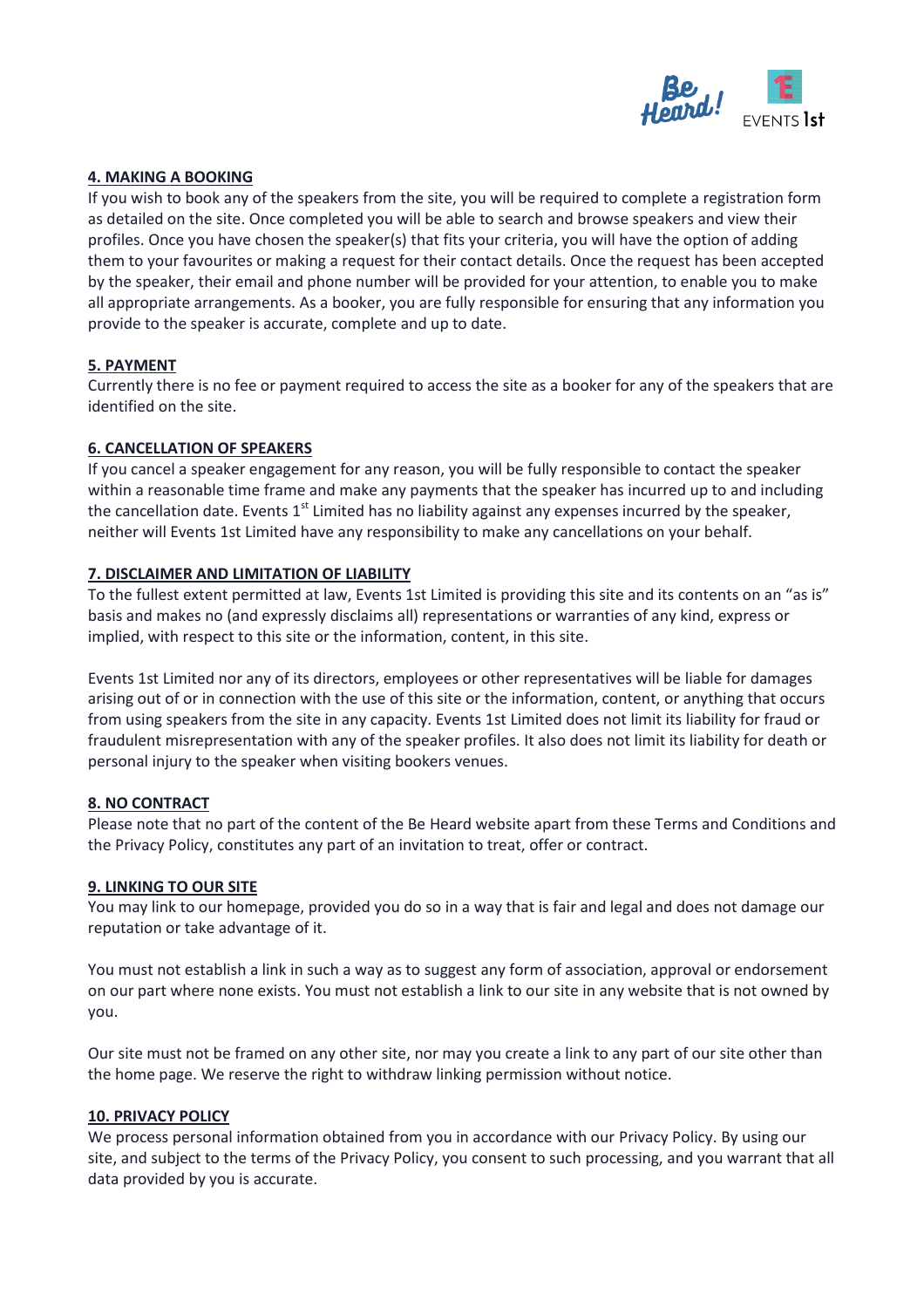

# **11. VIRUSES**

We do not guarantee that our site will be secure or free from bugs or viruses.

You are responsible for configuring your information technology, computer programmes and platform in order to access our Site. You should use your own virus protection software.

# **12. PROHIBITED USE OF OUR SITE**

You may use our site only for lawful purposes. You may not use our site:

- $\circ$  In any way that breaches any applicable local, national or international law or regulation.
- o In any way that is unlawful or fraudulent or has any unlawful or fraudulent purpose or effect.
- o For the purpose of harming or attempting to harm minors in any way.
- o To send, knowingly receive, upload, download, use or re-use any material
- $\circ$  To transmit, or procure the sending of, any unsolicited or unauthorised advertising or promotional material or any other form of similar solicitation (spam).
- $\circ$  To knowingly transmit any data, send or upload any material that contains viruses, Trojan horses, worms, time-bombs, keystroke loggers, spyware, adware or any other harmful programs or similar computer code designed to adversely affect the operation of any computer software or hardware.
- $\circ$  Not to reproduce, duplicate, copy or re-sell any part of our site in contravention of these Terms of Use and, if you are a Venue Provider, the Venue Provider Agreement.
- o Not to access without authority, interfere with, damage or disrupt:
- 1. any part of our site;
- 2. any equipment or network on which our site is stored;
- 3. any software used in the provision of our site;
- 4. any equipment or network or software owned or used by any third party.

You must not attempt to gain unauthorised access to our site, the server on which our site is stored or any server, computer or database connected to our Site.

## **13. Content standards**

These content standards apply to any and all material which you contribute to our site. You must comply with the spirit of the following standards as well as the letter.

Contributions must not:

- Contain any material which is defamatory of any person.
- Contain any material which is obscene, offensive, hateful or inflammatory.
- Promote sexually explicit material.
- Promote violence.
- Promote discrimination based on race, sex, religion, nationality, disability, sexual orientation or age.
- Infringe any copyright, database right or trademark of any other person.
- Be likely to deceive any person.
- Be made in breach of any legal duty owed to a third party, such as a contractual duty or a duty of confidence.
- Promote any illegal activity.
- Be threatening, abuse or invade another's privacy, or cause annoyance, inconvenience or needless anxiety.
- Be likely to harass, upset, embarrass, alarm or annoy any other person.
- Be used to impersonate any person, or to misrepresent your identity or affiliation with any person.